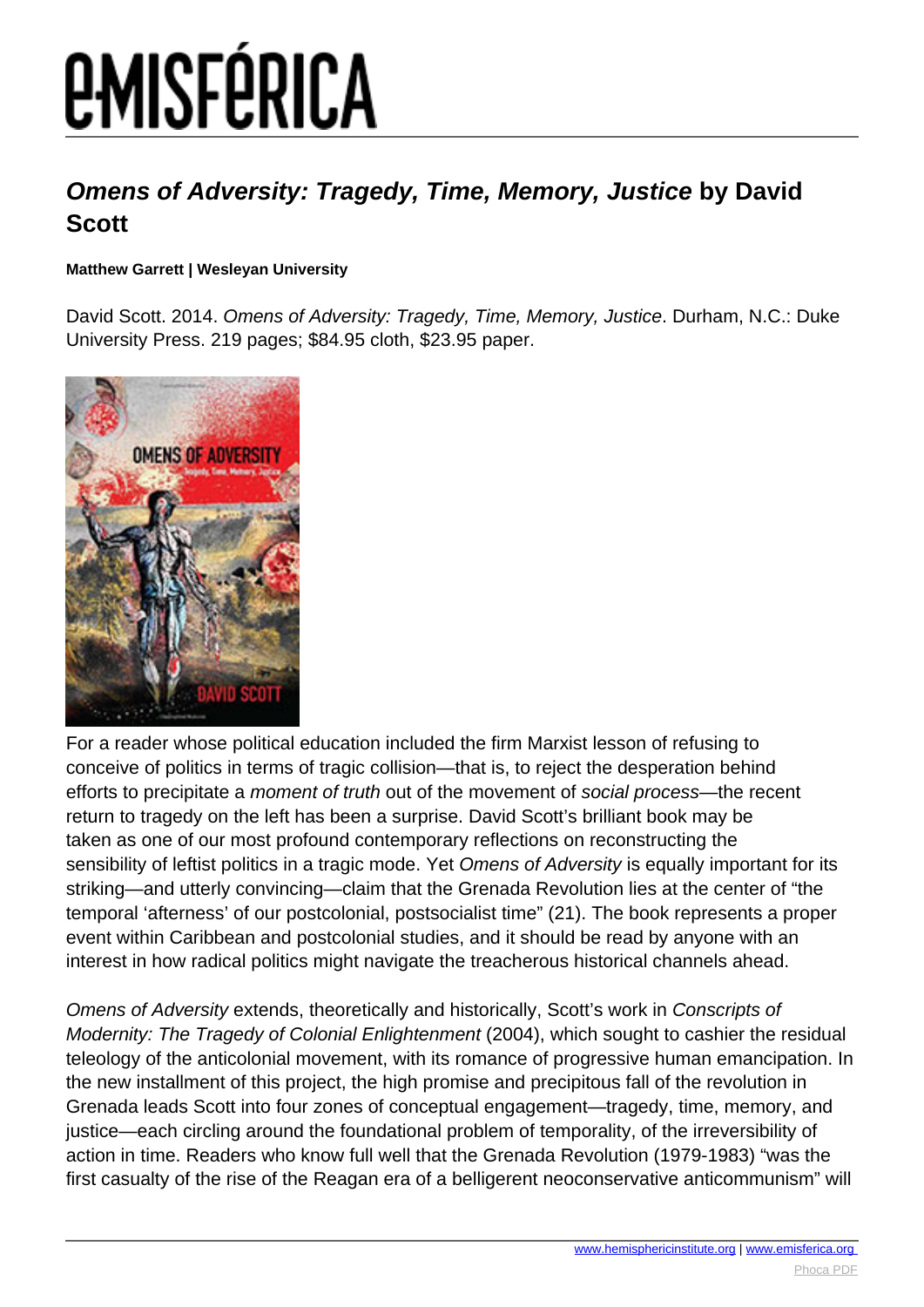### *<u>EMISFÉRICA</u>*

be riveted by Scott's further insistence that the Revolution is an "exemplary terrain" on which to consider "the contemporary aporia of the crisis of political time" (5). With its collapse, it "was almost already 'the end of history'" (4).

Scott, a distinguished anthropologist and editor of the journal Small Axe, is a painstaking narrator of the history of the Revolution, a generous reader of those who have provided his primary sources, and a relentless interpretive miner who turns over his central texts for tools to think the Revolution and its consequences. The first chapter develops a rich theorization of tragedy as "the ineradicable risk to which we expose ourselves in the act of using our capacity for freedom" (64). Scott weaves an informative account of the Revolution into a survey of theories of tragic action, pulling together a variety of fundamentally Hegelian threads. Scott takes his keyword seriously: his theoretical work gathers more from aesthetics (Aristotle, Hegel, A. C. Bradley, Raymond Williams) than it does from political theory or philosophy tout court. But whereas a certain strain of voluntarist leftism has taken the tragic moment to be a license for spectacular combat, Scott ends with a call—all the more powerful for its steady and implacably revolutionary tone—for modesty and responsibility in political action.

That call leads into a chapter on time that elaborates both a history and a theory of political generations through contrasting readings of two works by Grenadian novelist Merle Collins, Angel (1987) and The Color of Forgetting (1995). Collins's novels stage divergent generational responses to the Revolution through opposing modes of emplotment: Angel, as Bildungsroman; Color, as allegory. The eponymous protagonist of Angel is of that novel's youngest generation, coming of age during the revolutionary moment, and for her its collapse is experienced, as Scott writes, as "an absolute ruin, the very ruin of time as a source of possibility, the absolute end of a temporal journey" (87). Color , by contrast, retains the generational division only to recover the present as material for the future—though in this case, it is a future that must be routed through the blunt uncertainty of the past. The result is a recognition of the danger of forgetting, an injunction to remember and to persist with a "moral generational responsibility" (93).

When Scott turns to the problem of memory as such, in the book's third chapter, it is through the reading of a truly extraordinary text. In 2002, a group of teenage secondary-school students at Presentation Brothers College in St. George's prepared a study of the disappearance of the body of Maurice Bishop, the leader of the revolutionary New Jewel Movement, after his murder in 1983. The resulting booklet, entitled Under the Cover of Darkness, is not only—astonishingly—the most reliable guide to the facts; it is also, in Scott's reading, a real act of mourning. By "draining" Bishop's body of the "surfeit of phantasmagoria and mythological longing" it holds for Caribbeans of the revolutionary generation (117), the students of Presentation Brothers College properly inherit a traumatic history without foreclosing their ability to act upon it.